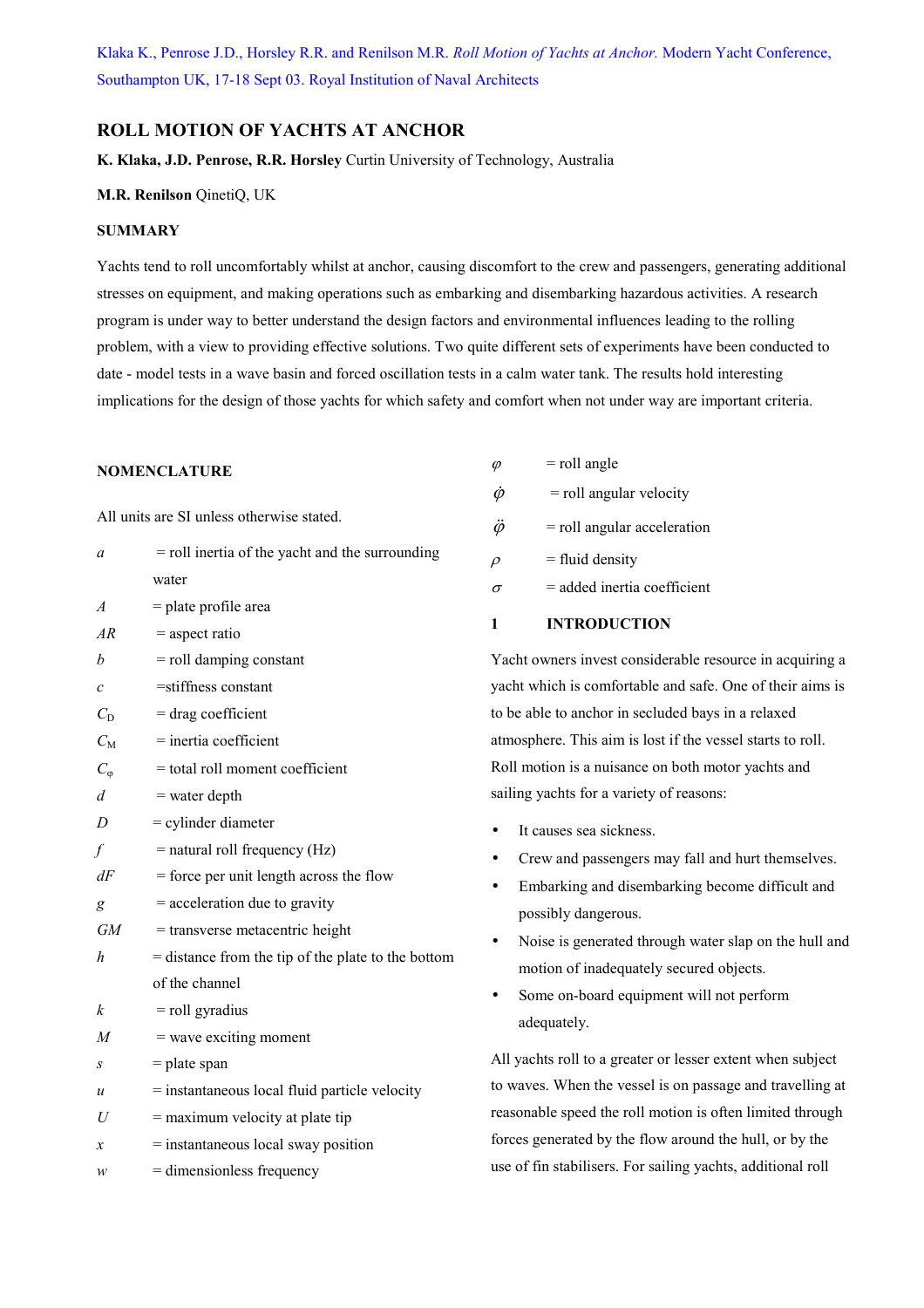reduction is obtained from aerodynamic forces.

However, when the vessel is moving slowly or is at anchor, those roll-stabilising forces are not present; a different solution is required.

### **2. BACKGROUND**

### 2.1 ROLL REDUCTION GOALS

The most obvious way of reducing roll motion is to avoid anchoring in waves. Unfortunately most of the more attractive bays are, by nature of their geography, places where waves can work their way into, so there is no avoiding them. If the yacht were anchored exactly head on to the waves there would be no roll motion. However, yachts tend to lie to the wind and current direction rather than wave direction. Furthermore, a wave field exhibits directional spreading about its principle direction, making it impossible for a yacht to remain head on to all the waves. Hence the goal is to minimise the vessel response to waves. Many possible solutions are available but first the roll characteristics of a yacht must be described in a meaningful way.

The equation of motion of a yacht rolling may be written in its simplest form as a linear uncoupled equation:

 $a\ddot{\varphi} + b\dot{\varphi} + c\varphi = M$  (1)

where

| $\varphi$        | $=$ roll angle                                           |
|------------------|----------------------------------------------------------|
| $\varphi$        | $=$ roll angular velocity                                |
| $\ddot{\varphi}$ | $=$ roll angular acceleration                            |
| a                | $=$ roll inertia of the yacht <i>and</i> the surrounding |
|                  | water                                                    |
| $\boldsymbol{h}$ | $=$ roll damping constant                                |
| C                | =stiffness constant                                      |
| M                | $=$ wave exciting moment                                 |

The solution of the equation varies both with wave frequency and height. The roll characteristics of the yacht are described by the coefficients *a*, *b* and *c*. The search for roll minimisation requires an understanding of the design factors affecting the constants in the equation of motion. There are two possible targets that design

solutions can aim at - avoiding resonance and increasing damping.

## 2.2 NATURAL FREQUENCY

Resonance occurs when the wave frequency matches the natural roll frequency of the yacht. For a lightly damped motion such as roll, the natural frequency may be calculated from :

$$
f = \frac{1}{2\pi} \sqrt{\frac{a}{c}} \tag{2}
$$

where

 $f$  = natural roll frequency (Hz)

The roll inertia of the yacht *a* may be reconfigured in terms of the gyradius in roll and the roll inertia coefficient:

$$
a = \Delta k^2 \left( 1 + \sigma \right) \tag{3}
$$

where

| $\overline{\Lambda}$ | $=$ mass displacement              |
|----------------------|------------------------------------|
| k                    | $=$ roll gyradius                  |
| $\sigma$             | $=$ roll added inertia coefficient |

and the stiffness term may be written as:

$$
c = \Delta gGM \tag{4}
$$

where

| g  | $=$ acceleration due to gravity   |
|----|-----------------------------------|
| GМ | $=$ transverse metacentric height |

leading to a more useable version of the equation (2):

$$
f = \frac{1}{2\pi} \sqrt{\frac{gGM}{k^2(1+\sigma)}}\tag{5}
$$

A vessel with 4m beam would have a natural roll frequency of about 0.25Hz. Unfortunately many bays will have a substantial amount of wave energy at this frequency. Can this resonant condition be avoided? It is evident from equation (5) that the natural frequency of the yacht depends on two main factors: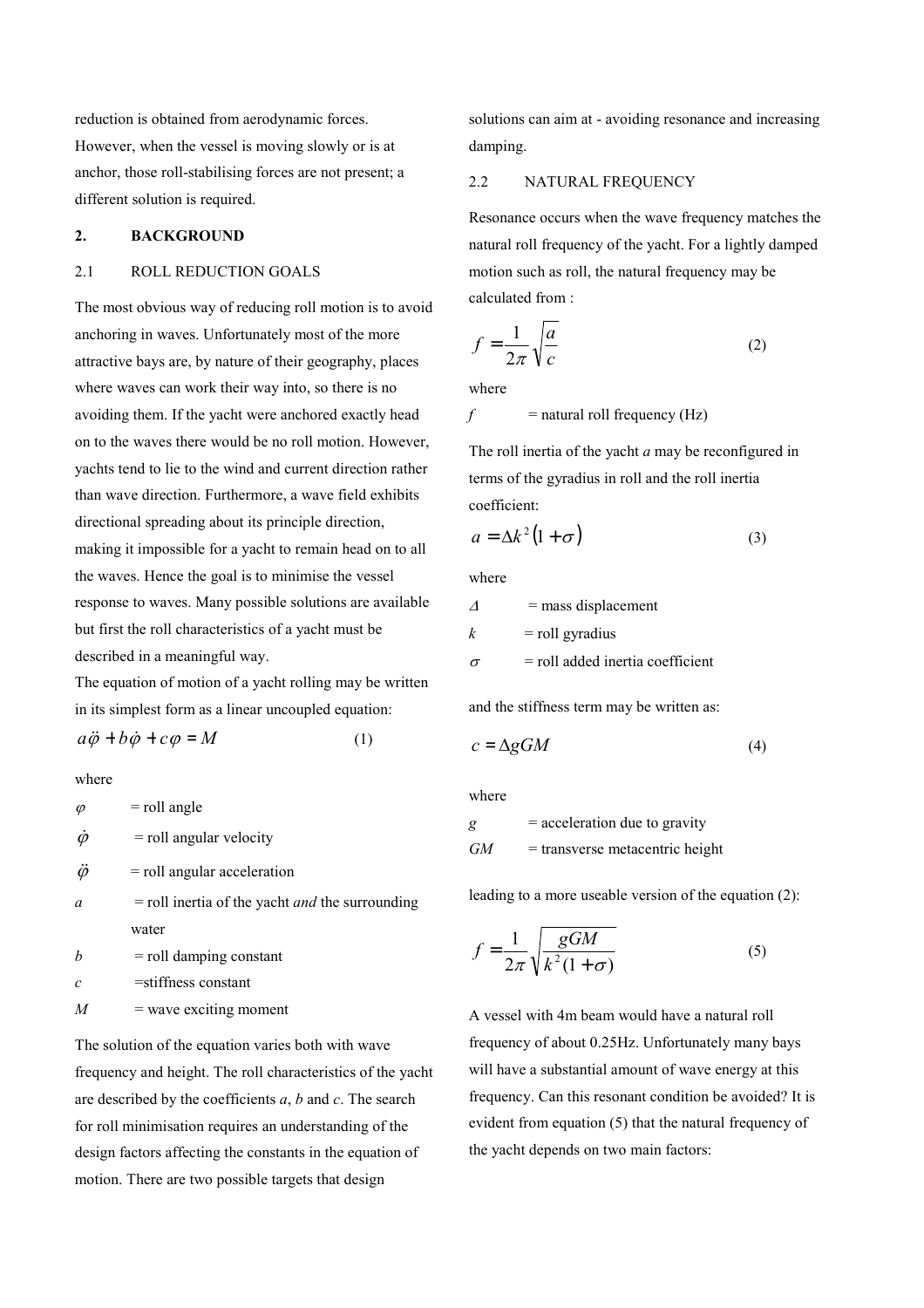## • Transverse stability.

A vessel with a large transverse metacentric height will have a higher natural frequency than an equivalent vessel with a low metacentric height. However there are severe design constraints on transverse stability as the *GM* is usually strongly controlled by stability regulations and, for sailing yachts, sail carrying power. At first glance it might seem that the frequency could be increased by increasing the beam. However, *GM* increases approximately as the square of the beam so a wide yacht will usually have a higher natural frequency.

• Roll mass moment of inertia

The roll mass moment of inertia comprises the roll inertia of the yacht, *and* the inertia of the water particles surrounding the yacht that are accelerated as a consequence of the yacht motion - the added inertia. A yacht with a large mass moment of inertia in roll will have a lower natural frequency than a yacht with a small inertia. So if there are large masses on board which are placed either at the maximum beam, or very high up or very low down, the roll inertia will be large and the frequency low. The mass inertia is controlled by the mass distribution and general arrangement of the yacht, which usually have stronger demands on their function than optimising the natural frequency of roll.

The added inertia of the surrounding water is determined by the underwater shape of the vessel. A yacht with semicircular cross sections and very small appendages will have very little added inertia. A yacht with sections that are more square or triangular in shape will have a higher added inertia, as water must be accelerated as the shape rolls through the water [1]. A keel will contribute significantly to added inertia as some of the water must accelerate with it as it rolls [2], [3].

The added inertia can be changed by changing the hull shape, but the resulting change in frequency is very small. e.g. doubling the added inertia coefficient typically only makes a 5% change in the natural roll frequency.

Note that the mass of the yacht does not enter into the equation; a heavier yacht will have the same roll frequency as a lighter yacht of equivalent shape and mass distribution. However, heavier yachts often do not require such a high *GM* and the extra mass is often in the extremes of the yacht (top, bottom and well outboard) leading to a higher gyradius. So a heavy yacht tends to have a longer roll frequency than a light one because of the gyradius and *GM* change, not because of the mass difference.

#### 2.3 DAMPING

Roll damping is generated by a number of mechanisms. The biggest contribution comes from generating vortices (large eddies) as the yacht rolls. Vortices are most easily generated at sharp edges e.g. chines, keels and rudders. The next most significant contribution comes from generating waves as the yacht rolls. A yacht hull with square or triangular sections will generate more waves as it rolls than does a yacht with circular sections. There is also a damping contribution from the friction between the water and the rolling yacht, but this is usually so small it can be neglected.

### 2.4 NUMERICAL MODELLING

In order to provide design solutions to the rolling yacht problem a computer technique is required so as to be able to model the numerous "what-if"s in the design process. Unfortunately, most commercial seakeeping software does not deal very effectively with roll motion compared with pitch or heave, particularly the effects of large appendages and non-linearity with respect to wave amplitude. A number of research level codes have been developed based on discrete vortex methods, which are able to model the generation and shedding of vortices from the appendage as it rolls in waves [4], [5]. However, they are only applicable to two dimensional appendages such as very long bilge keels. As yet there is no practical CFD method of dealing with keels and rudders oscillating in separated flow near the free surface. Different techniques have to be used. One of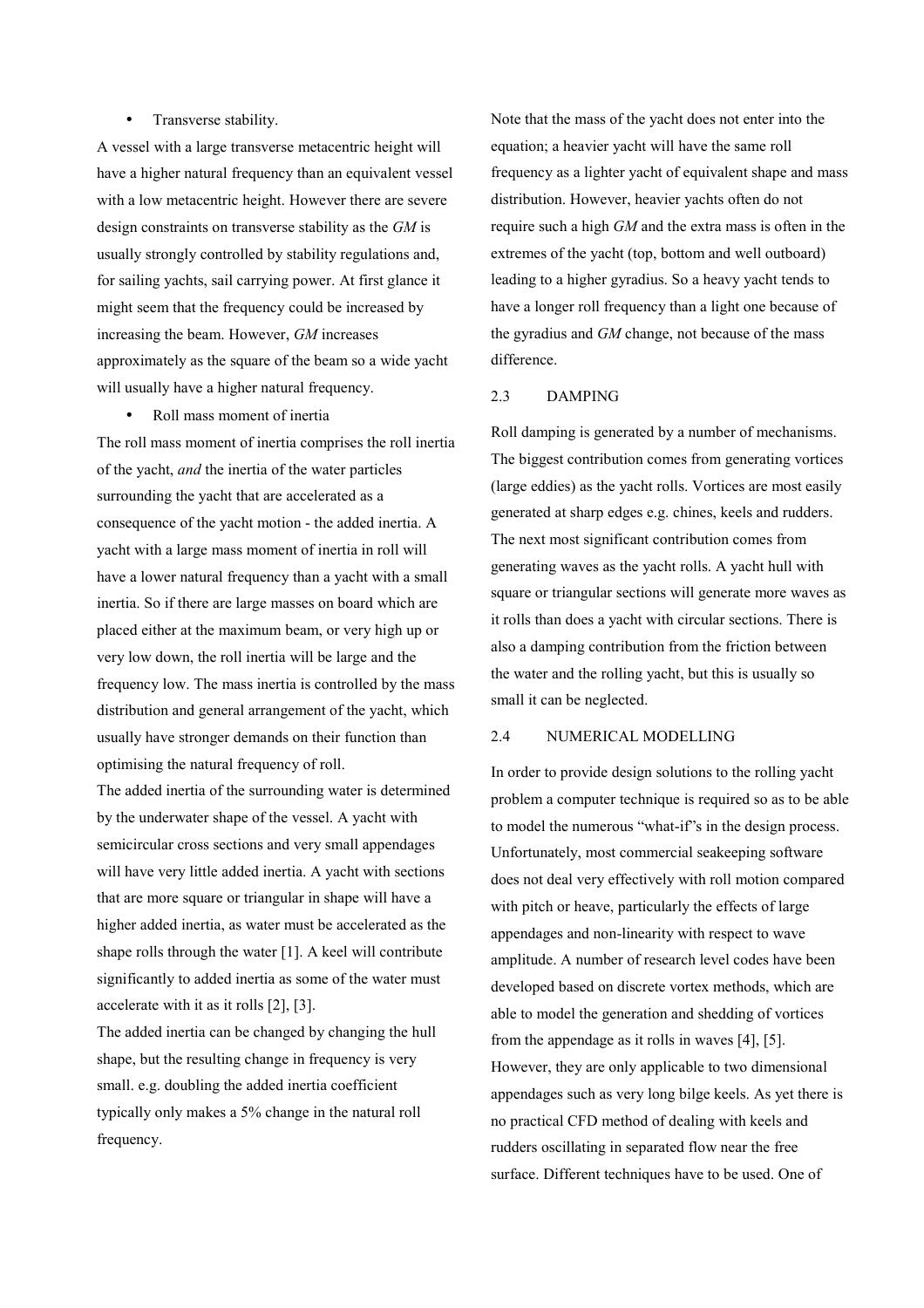these is under development at Curtin University to overcome this problem, and it was this development that provided the impetus for the experiments described below.

### **3 SCALE MODEL TESTS**

### 3.1 METHODOLOGY

One of the most immediately effective ways to find out how different design configurations perform in waves is to conduct scale model experiments in a wave basin. A series of tests was conducted with the fundamental aim of determining the effect on roll motion of a substantial change in keel size [6]. The model tests were simplified by using a circular cylinder hull. This hull shape was chosen in order to minimise wave damping and eddy damping from the canoe body. Thus any change in roll response could be attributed directly to the change in keel size. Three appendage geometries were investigated:

- a full depth rectangular flat plate
- a full depth rectangular aerofoil section keel
- a half depth rectangular flat plate.

The model was free to roll, pitch and heave, with the constraint attachment points at the waterline to minimise roll moments caused by sway and yaw restraint. Since the objective was to measure the hydrodynamic variations between keels, the flotation plane and natural roll frequency in air were kept constant. In this way, the small variations in displaced volume, mass moment of inertia and GM between keel configurations did not influence the comparisons.

Testing was conducted in regular waves at constant amplitude. Wave steepness was well below the limits for wave breaking.

## 3.2 EQUIPMENT AND PROCEDURE

The tests were conducted in the model test basin at the Australian Maritime College. It was 35m long, 12m wide with water depth set at 0.7m for these experiments. The basin was equipped with a multi-element wavemaker and a beach was situated at the downstream end of the basin. The basin sides were vertical. The instrumentation for

these experiments comprised three Linear Voltage Displacement Transducers (LVDTs) and a wave probe. Additional wave probes were used in the preliminary calibration stage.

The model was a circular cross section pipe, 0.315m diameter and 1.3m long, floating at its semi-diameter. A daggerboard case was installed, into which could be slotted one of the three keel configurations:

- a full depth flat plate keel, 300m width and exposed depth (span) 300mm, made of 6mm ply
- a half depth flat plate keel also 300mm wide and 6mm thick, but with exposed depth (span) 150mm
- a full depth aerofoil section keel, made by adding a carefully shaped fairing to each face of the full depth flat plate keel. The foil was based on a NACA 0010 section with the aft portion thickened to accommodate a 6mm wide trailing edge.

The attachment rig for holding the model in the basin consisted firstly of two box-frame square section support tables. These were placed on the basin floor approximately 3m apart. Secondly, two heavy section alloy beams bridged these tables, with the model attachment system and LVDTs connected to the beams. Two of the LVDTs were attached to the port and starboard deck edge amidships and the third was attached on the centreline towards the bow.

The procedure for each run was to acquire the zero datum for all recording channels, run the wavemaker at the predetermined wave amplitude and frequency, then start acquiring data once the waves reached the model. All channels were acquired digitally at 100Hz for 30 seconds without filtering. The time series were later inspected for evidence of wave reflection from the beach and truncated as necessary.

On completion of the beam sea tests (90° to waves), the support tables and attachment system were moved so as to align the model 120° to the waves and further tests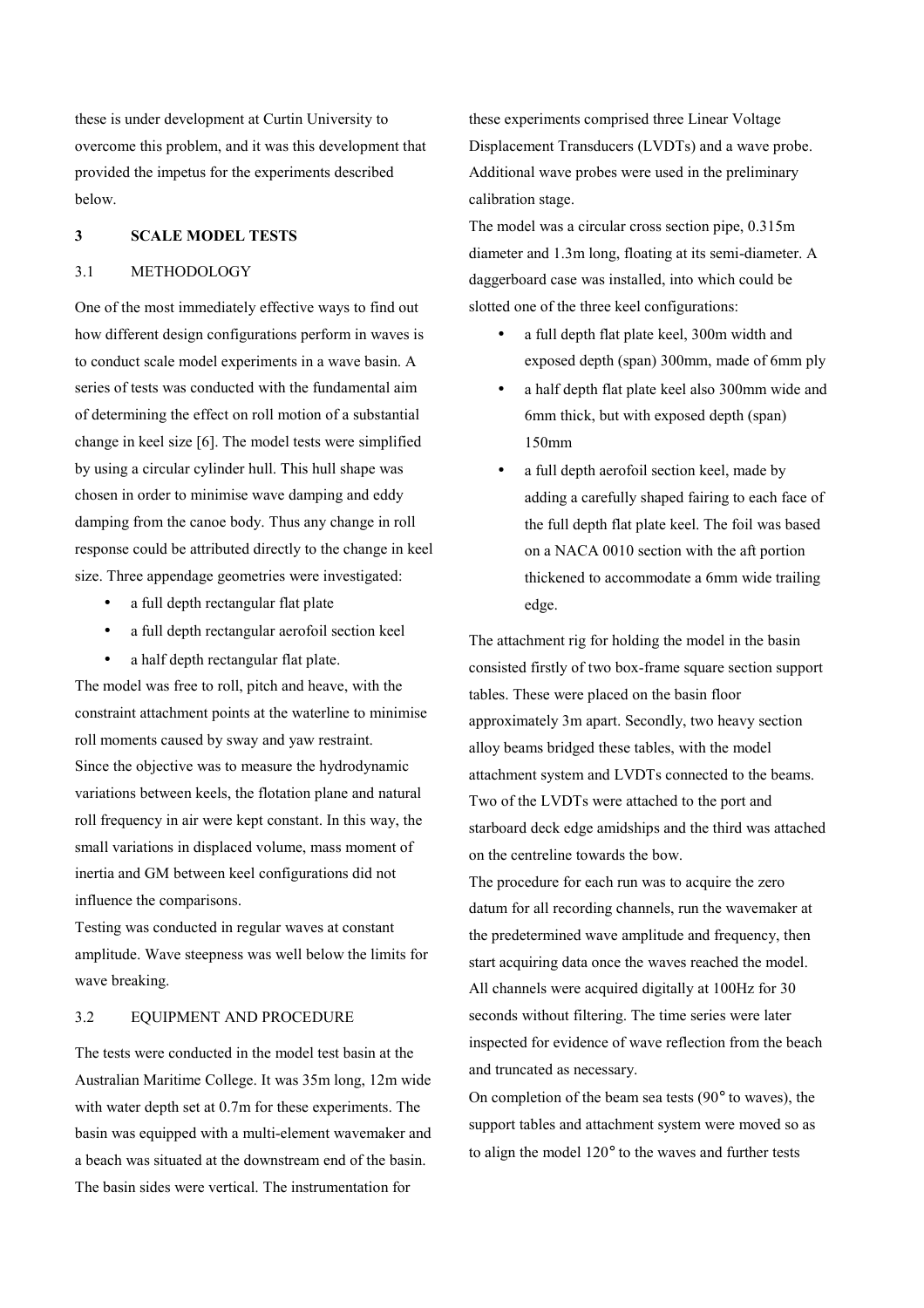were conducted. A comprehensive description of the experiments is provided in [6].

# 3.2 RESULTS

## • Experimental errors

The standard deviation of the wave surface elevation showed a spatial variation of 3% and a temporal variation of up to 2.7% at low frequencies. The motions measurements were subject to errors of about 4% depending on frequency and amplitude. Overall, the 90% confidence limits of the results were approximately 8% i.e. one can be 90% certain that a value lies within 8% of the measured value.

#### Wave heading

Both the full depth keel and the half depth keel were tested at wave headings of 90° and 120°. The results for the full depth keel are shown in Figure 1; the half depth keel exhibited similar characteristics. The reduction in roll response as heading angle moves away from beam seas is expected and is found in other work [7].

• Keel geometry

The effect of changing keels is shown in Figure 2. The difference in peak frequency between the half depth and full depth keels is considerable, and is most likely attributable to a very large added inertia change. The peak roll response for the half depth keel was approximately 20% higher than for the full depth keel, albeit at a different wave frequency - this makes comparison difficult. The wave exciting moment at a particular frequency will most likely be different for the two keels, owing to the difference in lateral area and draft.

The damping of the aerofoil keel is typically 12% greater than for the flat plate keel. This may be a consequence either of a change of flow conditions at the leading edge due to the curvature introduced by the foil section, or the increase in keel thickness. However, given that the experimental error estimate is 8%, caution is urged in interpreting this result.

#### **4 FORCED OSCILLATION EXPERIMENTS**

It became evident from the outcomes of the wave basin tests that in order to gain a better understanding of the effect of appendages on roll motion, it was not sufficient just to measure the motion in waves; the roll moment generated by the appendage had to be measured.

# 4.1 METHODOLOGY

It was decided to build an experimental rig and conduct forced oscillation tests in calm water on a series of stylised keel shapes, measuring both the plate motion and the generated roll moment. The opportunity was also taken to measure the influence of underkeel clearance. The plate motion had to replicate that of a yacht keel in pure roll motion. Given that a vessel pivots approximately about its centre of gravity at small roll angles [8], and that the centre of gravity for many yachts is close to the waterline [9], [10], the hinges for the plates in the experiment were located at the still water level. The motion of the plate was chosen to be a close approximation to sinusoidal. Whilst ocean waves generate a pseudo-random roll motion, the theory of superposition has been successfully applied to small angle linear motions analysis and seakeeping model experiments  $[11]$ ,  $[12]$ .

Equation (1) describes roll motion in one of many possible forms. It works reasonably well for motions and shapes where the majority of the damping is from wave making and the response varies linearly with wave amplitude. For a yacht with large appendages, the damping is largely due to viscous forces, which are better represented as a velocity squared term. In such circumstances greater insight may be gained by employing the Morison equation [13] used in offshore engineering hydrodynamics to estimate the forces on circular cylinders, presented here as equation (6).

$$
dF = (C_M + 1)\rho \frac{\pi}{4} D^2 \dot{u} - (C_M) \rho \frac{\pi}{4} D^2 \ddot{x}
$$
  
+  $C_D \frac{\rho}{2} D |u - \dot{x}| (u - \dot{x})$  (6)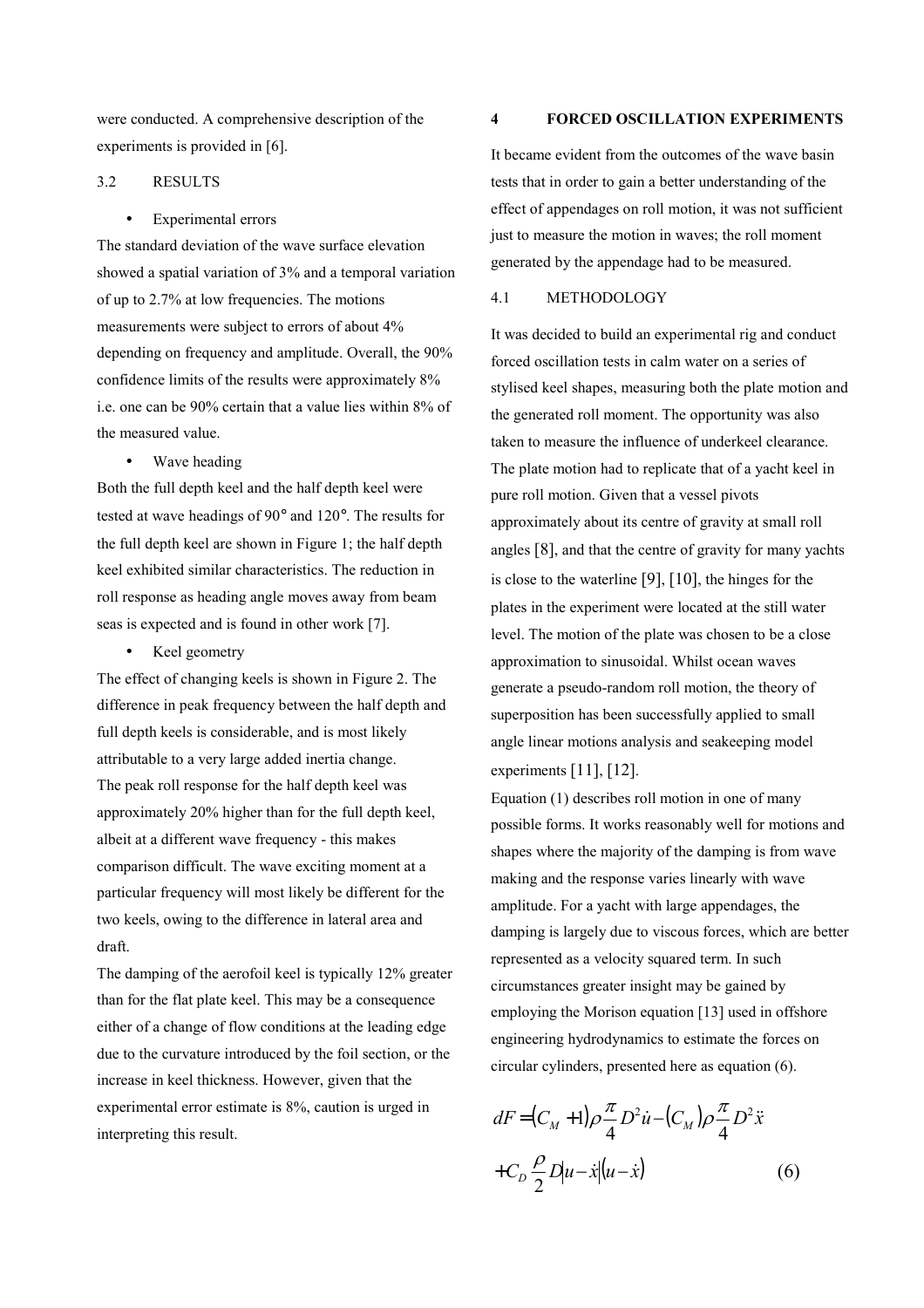where

| dF               | $=$ force per unit length across the flow       |
|------------------|-------------------------------------------------|
| $C_{\rm M}$      | $=$ inertia coefficient                         |
| $C_{\rm D}$      | $=$ drag coefficient                            |
| D                | $=$ cylinder diameter                           |
| $\boldsymbol{u}$ | $=$ instantaneous local fluid particle velocity |
| $\mathcal{X}$    | $=$ instantaneous local sway position           |
|                  | $=$ fluid density                               |

This equation may be adapted for the circumstance of a flat plate undergoing forced oscillation in calm water with a pivot point at the waterline:

$$
M = C_M \rho \frac{\pi}{12} s^3 \ddot{\varphi} + C_D \frac{\rho}{8} s^3 |\dot{\varphi} \dot{\varphi}
$$
 (7)

where

| M                | $=$ hydrodynamic roll moment  |
|------------------|-------------------------------|
| $\dot{\varphi}$  | $=$ roll angular velocity     |
| $\ddot{\varphi}$ | $=$ roll angular acceleration |
| S                | $=$ plate span                |

The total roll moment can also be expressed in coefficient form  $C_{\alpha}$ . The various coefficients are defined as:

$$
C = \frac{moment}{\frac{1}{2}\rho A U^2 s}
$$
 (8)

where

*C* = coefficient of interest  $A =$ plate profile area  $\rho$  = water density  $U =$  maximum velocity at plate tip  $s$  = plate span

In order to scale the results, frequency is nondimensionalised as follows:

$$
w = 2\pi f \sqrt{\frac{s}{g}}
$$
 (9)

where

 $w =$ dimensionless frequency  $f =$  frequency of oscillation (Hz)  $s = span$  $g =$  acceleration due to gravity

#### 4.2 EQUIPMENT AND PROCEDURE

The facility used was a tank 10m long of cross section 0.3m square. The ends of the channel were blocked off and the channel filled with water to the desired level, usually 0.2m depth. Four plates were tested (Figure 3):

*Plate 1:* a full width rectangular flat plate, of infinite effective aspect ratio i.e. stretching right across the tank. *Plate 2:* a plate approximately 0.1m square. *Plate 3:* same area as plate 2, but double span. *Plate 4:* same chord as plate 2, but double span.

The attachment rig for holding the plates was suspended from the channel walls. The plate was connected to a crank arm and electric motor and to two hinge supports. The rig could be moved up and down relative to the channel bed to enable tests to be conducted at different water depths whilst keeping the plate hinge at the static water level. The hinge supports and crank attachment were strain gauged in order to measure the forces and moments acting on the plate when oscillated over a range of frequencies and amplitudes. The plate motion was measured with a rotary potentiometer. Full details of these experiments are published in [14]. Tests were conducted for each plate by pre-setting the roll amplitude and frequency, taking a zero-datum measurement then acquiring the data for 20 seconds at

100Hz sample rate, using 20Hz low pass anti-aliasing filters.

The data analysis was complicated by having to remove the effects of buoyancy, mass moment of inertia and bearing friction from the signals. This was achieved by repeating all the runs in air which were then modelled as a normalised series of harmonic Fourier coefficients. The in-air signal for the frequency of an in-water run was then reconstructed and subtracted from the in-water signal.

#### 4.3 RESULTS

• Experimental errors

Only dynamic measurements of strain were required, so problems with slowly varying strain gauge offsets were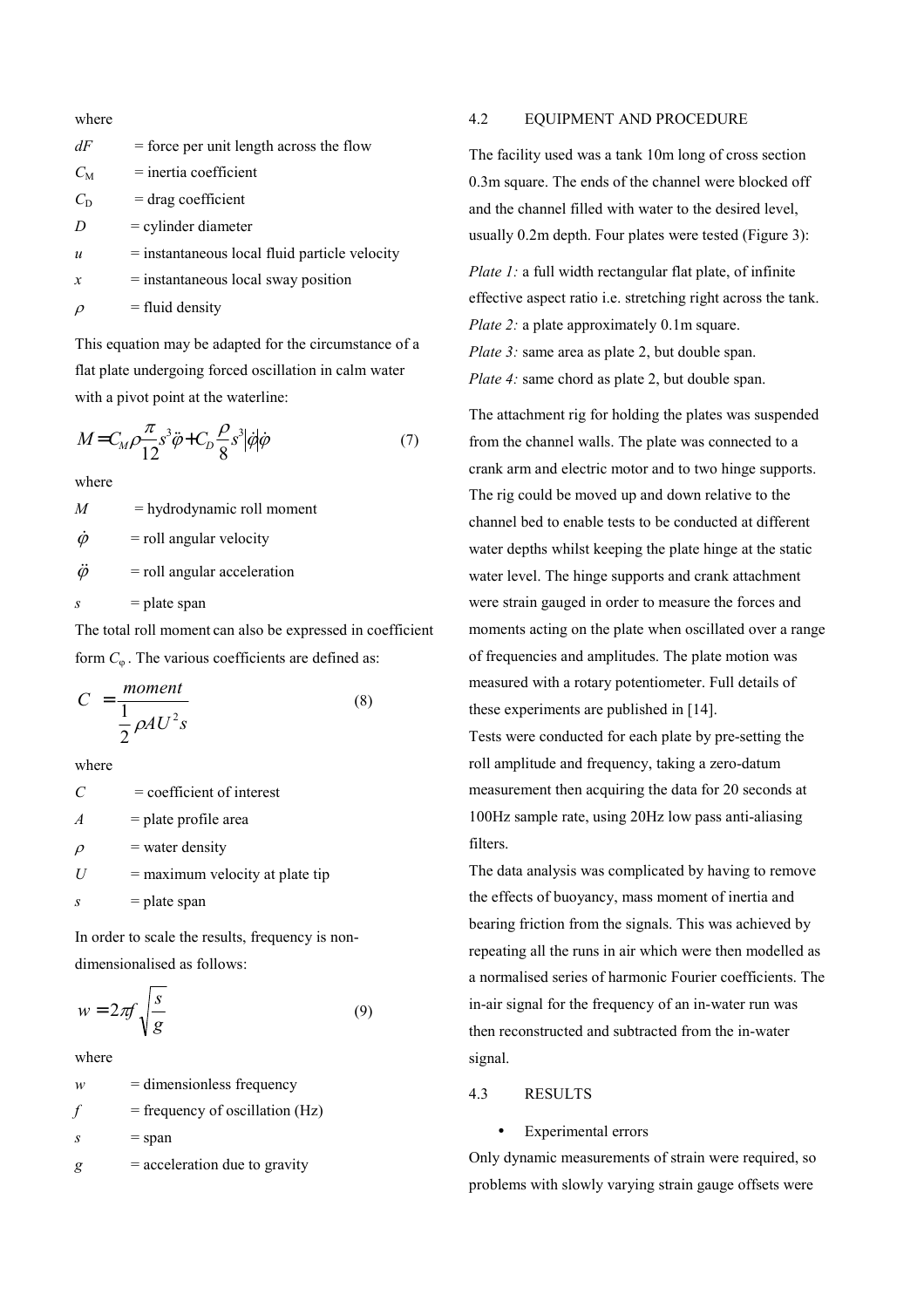avoided. Temperature effects were accounted for in two ways: firstly, by choosing gauges with a thermal expansion coefficient similar to that of the attachment plate; secondly, by taking measurements over short duration, which were thus unlikely to experience significant change in temperature.

The constraints of operating in an enclosed channel will influence the flow; this effect is known as blockage. It has been extensively investigated for wind tunnel and towing tank experiments [15], [16] and accurate correction methods have been developed. However, such methods are not appropriate for the conditions in this experiment. Given the uncertainty in estimating blockage effects for the current experiment, the results have been left uncorrected.

Error magnitudes were a function of oscillation frequency and plate dimensions. The largest source of quantifiable error for most conditions was in the correction for buoyancy-induced moment, with errors introduced if the water level was not quite at the hinge level. Hence the percentage error was largest for the plate with the smallest span. Error bars are indicated on all figures; as a guide, the error in roll moment was 0.5% for plate 2 at high frequency, increasing to 9% at low frequency. The equivalent errors for plate 1 (which had the smallest span) were 3% and 24% respectively.

• Effect of underkeel clearance

The underplate clearance was defined as:

$$
UKC = \frac{h}{d}
$$
 (10)

where

 $h$  = distance from the tip of the plate to the bottom of the channel

$$
d = \text{water depth}
$$

The UKC is usually expressed as a percentage. Tests were conducted on plates 3 and 4 at different under-keel clearance ratios down to a value of 1%. The influence on total roll moment coefficient for plate 4 is shown in Figure 4. Similar results were obtained for plate 3. A 1% clearance is far less than any prudent mariner would

consider safe (just 50mm clearance for a typical anchorage). Therefore it was concluded that the proximity of the keel to the sea bed does not have any significant effect on the roll motion coefficients. A proviso is added that the wave particle velocities in an ocean environment will be influenced by the presence of the seabed; it is the response to those particle velocities that is not affected.

#### • Influence of plate geometry

The total roll moment coefficient for plate 4 is plotted as a function of dimensionless frequency for a range of angle amplitudes in Figure 5. The coefficient was, to an engineering approximation, independent of frequency. The other 3-D plates (plates 2 and 3) performed similarly. The 2-D Plate (plate1), however, showed entirely different characteristics from the other three plates (Figure 6). The roll moment coefficient varied with frequency in a highly structured manner and there was evidence of a transitional flow regime at a dimensionless frequency of approximately 0.8. Transitional effects on 2-D plates have been found by other researchers [17]. The significance of this finding is that results from experiments or computational methods for 2-D plates may be pertinent to the long shallow bilge keels of ships but are not applicable to the 3-D shapes of a yacht keel or rudder. Therefore the results for the 2-D plate will not be considered further. Considering then just the 3-D plates, the total roll moment coefficient was largely independent of frequency. Breaking down the total moment into its inertial and drag components revealed that each component showed a slightly different relationship with frequency and amplitude. The results for plate 4 are shown in Figure 7 and Figure 8. Results for the other plates are omitted for brevity. The entire data set was analysed and the following models were found to represent the 3-D plate behaviour:

$$
C_M = 0.4 \left( AR \right)^{-0.5} \left( \varphi^{0.25} \right) \tag{11}
$$

$$
C_D = 6AR^{-0.5} + 10w\varphi^{-1}
$$
 (12)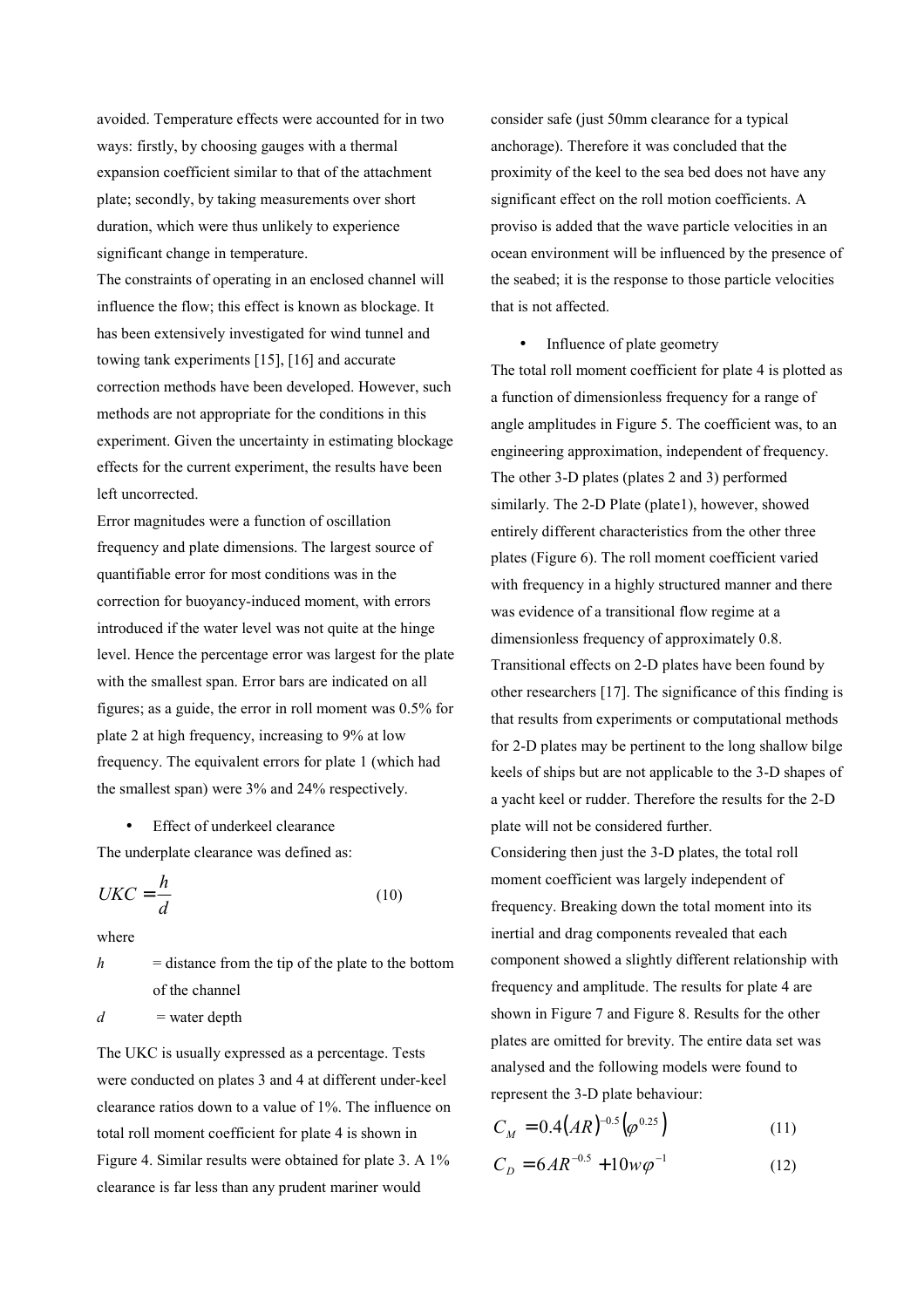where:

| w         | $=$ dimensionless frequency    |
|-----------|--------------------------------|
| AR        | $=$ aspect ratio               |
| $\varphi$ | $=$ roll angle amplitude (deg) |

The goodness of fit for these models is shown for the case of 12.5° amplitude in Figure 9 and Figure 10. This work provides the first engineering estimate of hydrodynamic roll moments generated by typical appendage shapes.

# **5 CONCLUSIONS**

- The difference in roll motion between the flat plate and NACA keel sections tested in regular waves was small compared with other keel geometry changes. It would appear that keel profile shape is the important factor.
- The proximity of the keel to the sea bed does not have a significant effect on the roll motion coefficient for all practical underkeel clearance ratios. However, the water particle velocities around the keel are affected by water depth so there can be differences in roll motion response between shallow water and deep water.
- The relationship between appendage roll moment, area, aspect ratio, span, frequency and amplitude of oscillation has been established to a first order approximation, a result not previously available. This permits an improved accuracy in the prediction of roll motion for yachts.

## **6 REFERENCES**

1. VUGTS, J.H., The hydrodynamic coefficients for swaying, heaving and rolling cylinders in a free surface, *Technische Hogeschool Delft*, 194, 1968

2. NEWMAN, N.J., Marine hydrodynamics: *MIT Press*, Cambridge Massachusetts., 1977.

3. KLAKA, K., KROKSTAD, J., and RENILSON, M.R. Prediction of yacht roll motion at zero forward speed. in *14th Australasian Fluid Mechanics Conference (submitted)*, *University of Adelaide*. Adelaide, 2001.

4. STANDING, R.G., COZENS, P.D., and DOWNIE, M.J. Numerical prediction of roll damping and response of ships and barges, based on the discrete vortex method. in *Computer Modelling in Ocean Engineering*, *Balkema, Rotterdam*, 1988.

5. YEUNG, R., et al. On roll hydrodynamics of cylinders fitted with bilge keels. in *23rd Naval Hydrodynamics Symposium*, *Office of Naval Research, USA*. Rouen, France, 2000.

6. KLAKA, K., Model tests on a circular cylinder with appendages, *Centre for Marine Science & Technology, Curtin University of Technology*, CMST 2001-14, 2001

7. SCHMITKE, R.S., Ship sway, roll and yaw motions in oblique seas*. Transactions Society of Naval Architects and Marine Engineers,* **86**: p. 26-46, 1978.

8. LEWIS, E.V., Principles of Naval Architecture: *Society of Naval Architects and Marine Engineers*, Jersey City., 1989.

9. LARSSON, L. and ELIASSON, R.E., Principles of yacht design: *International Marine*, Camden USA. 302, 1994.

10. KINNEY, F.S., Skene's elements of yacht design. 8th ed: *A & C Black*, London. 351, 1973.

11. LLOYD, A., Seakeeping: ship behaviour in rough weather. Marine Technology, ed. J. Paffett: *Ellis Horwood*, Chichester., 1989.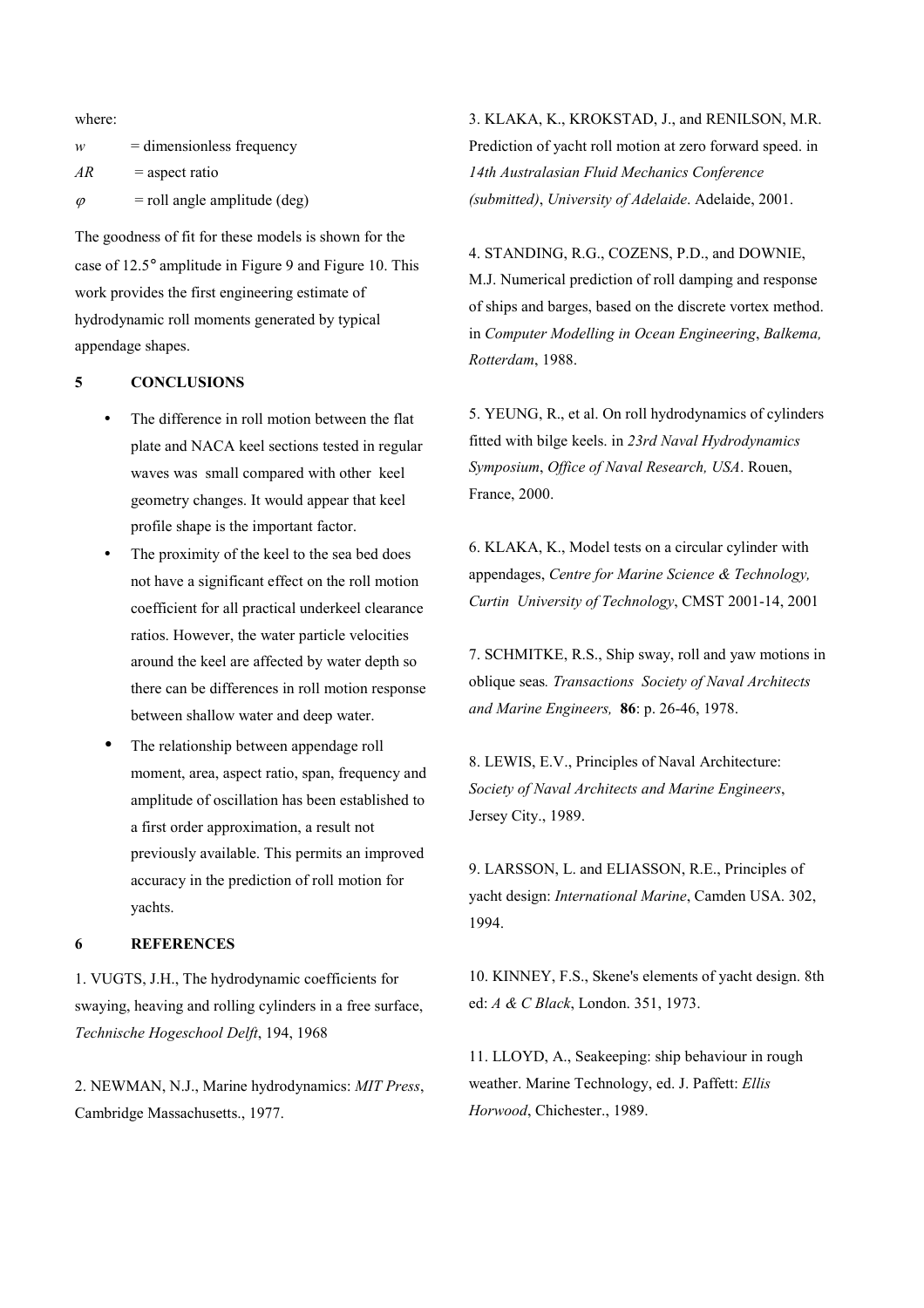12. BERTRAM, V., Practical ship hydrodynamics: *Butterworth-Heinemann*, Oxford, UK., 2000.

13. FALTINSEN, O.M., Sea loads on ships and offshore structures. Cambridge Ocean Technology Series, ed. I. Dyer, et al.: *Cambridge University Press*, Cambridge., 1990.

14. KLAKA, K., Hydrodynamic tests on a plate in forced oscillation, *Centre for Marine Science and Technology, Curtin University*, 2003-06, 2003

15. RAE, W.H. and POPE, A., Low-speed wind tunnel testing. 2nd ed: *John Wiley & Sons*, 1984.

16. SCOTT, J.R., Blockage correction at sub-critical speeds*. Transactions Royal Institution of Naval Architects,* **118**: p. 169-179, 1976.

17. YEUNG, R., CERMELLI, C., and LIAO, S.W. Vorticity fields due to rolling bodies in a free surface experiment and theory. in *21st Symposium on Naval Hydrodynamics*, *National Academy Press*. Trondheim, Norway, 1997.

## **AUTHOR BIOGRAPHIES**

**Kim Klaka** is a Senior Research Fellow at the Centre for Marine Science and Technology at Curtin University, specialising in hydrodynamics and seakeeping. He has 18 years experience conducting commercially driven research and has been lecturing in naval architecture for over 25 years.

**John Penrose** is Emeritus Professor of Marine Physics at Curtin University. He was the founding Director of the Centre for Marine Science and Technology and was a lecturer in the Dept of Applied Physics for over 30 years. **Richard Horsley** is Emeritus Professor of Mechanical Engineering at Curtin University. He was Deputy Vice-Chancellor of the Division of Engineering and Science

for 11 years and has been lecturing in mechanical engineering for over 30 years.

**Martin Renilson** is the Coordinating Technical Manager, Marine Technology, for the Future Systems Technology Division, QinetiQ. He specialises in ship hydrodynamics and has been a lecturer and researcher in the field for over 20 years.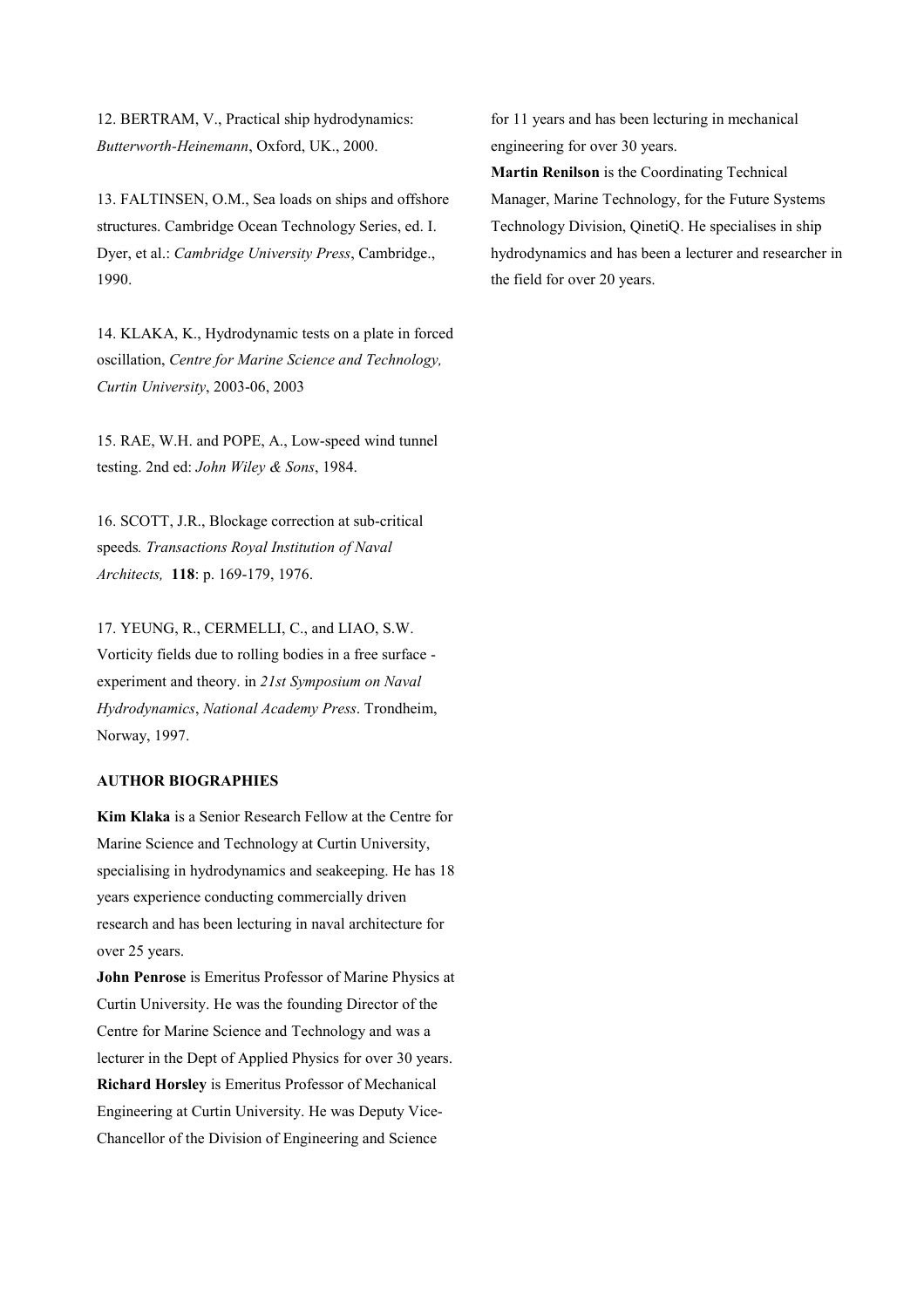full depth keel



**Figure 1 Effect of wave heading on roll amplitude - full depth keel** 



Figure 2 Effect of appendages on roll amplitude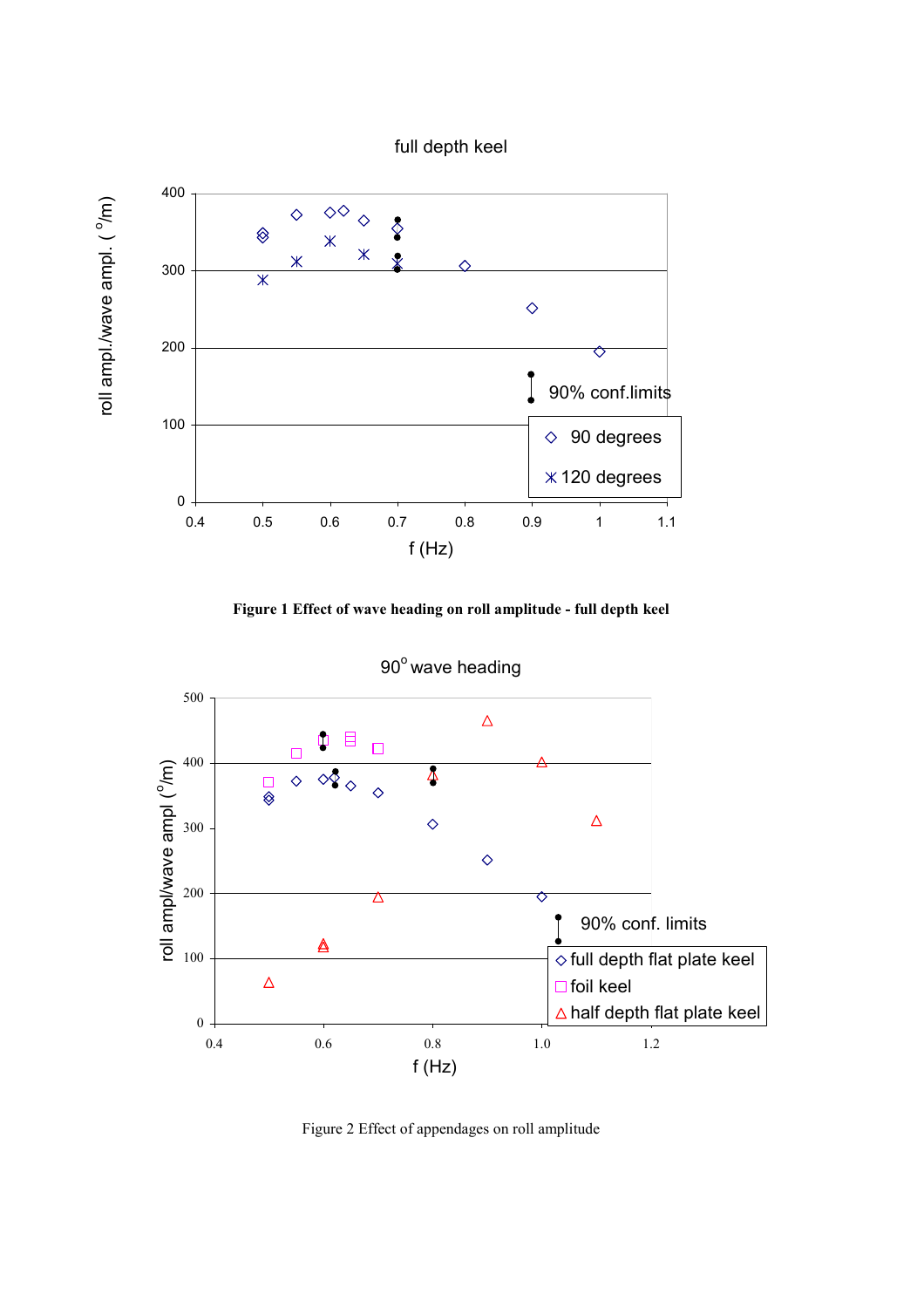

**Figure 3 Plate geometry**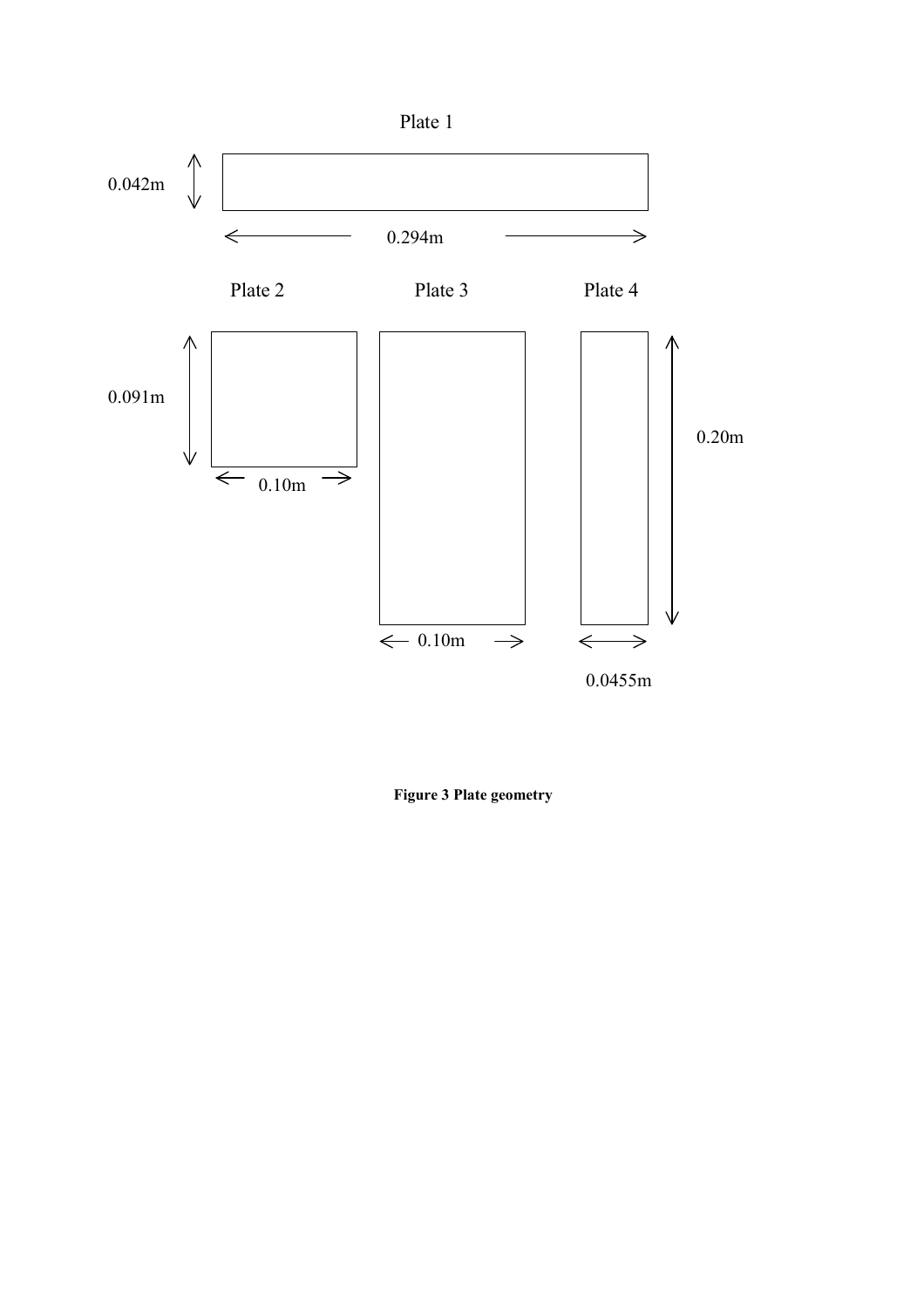

**Figure 4 Effect of under-plate clearance on total roll moment** 



**Figure 5 Total roll moment coefficient v. dimensionless frequency, plate 4**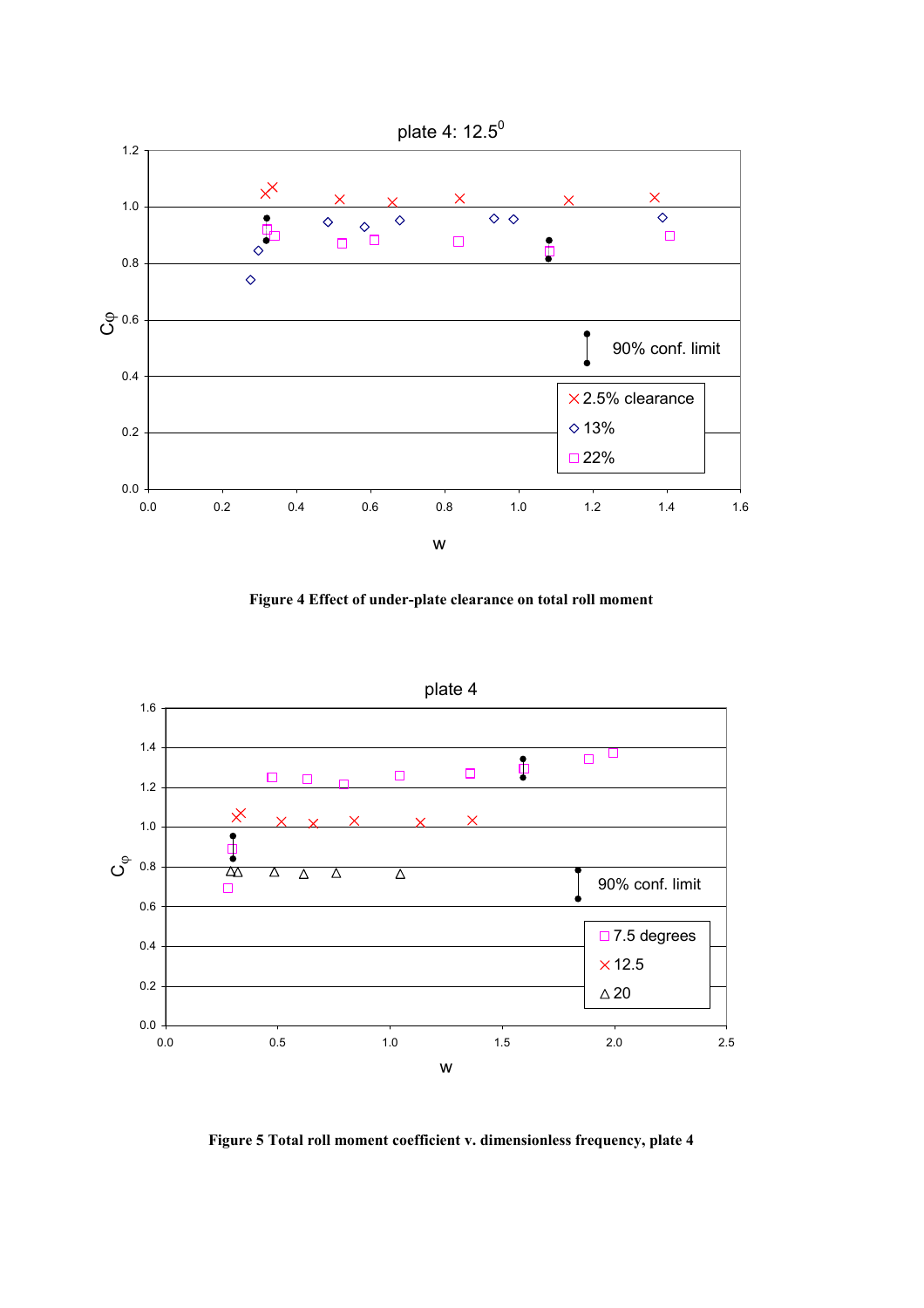

**Figure 6 Total roll moment coefficient v. dimensionless frequency, plate 1** 

plate 4



**Figure 7 Roll inertia coefficient v. dimensionless frequency, plate 4**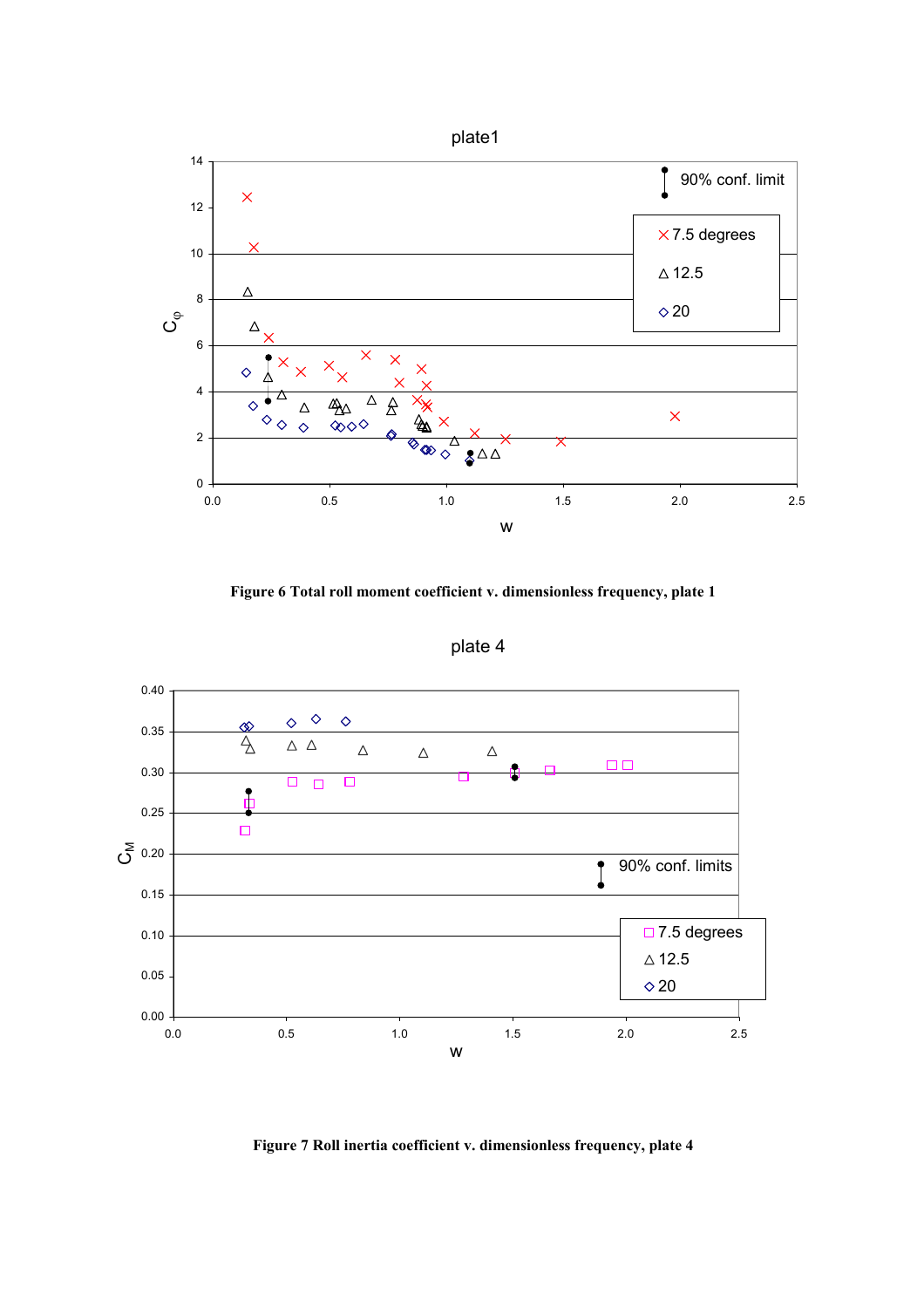

**Figure 8 Roll drag coefficient v. dimensionless frequency, plate 4** 



**Figure 9 Effect of plate geometry on roll inertia coefficient, 20**°°**amplitude**